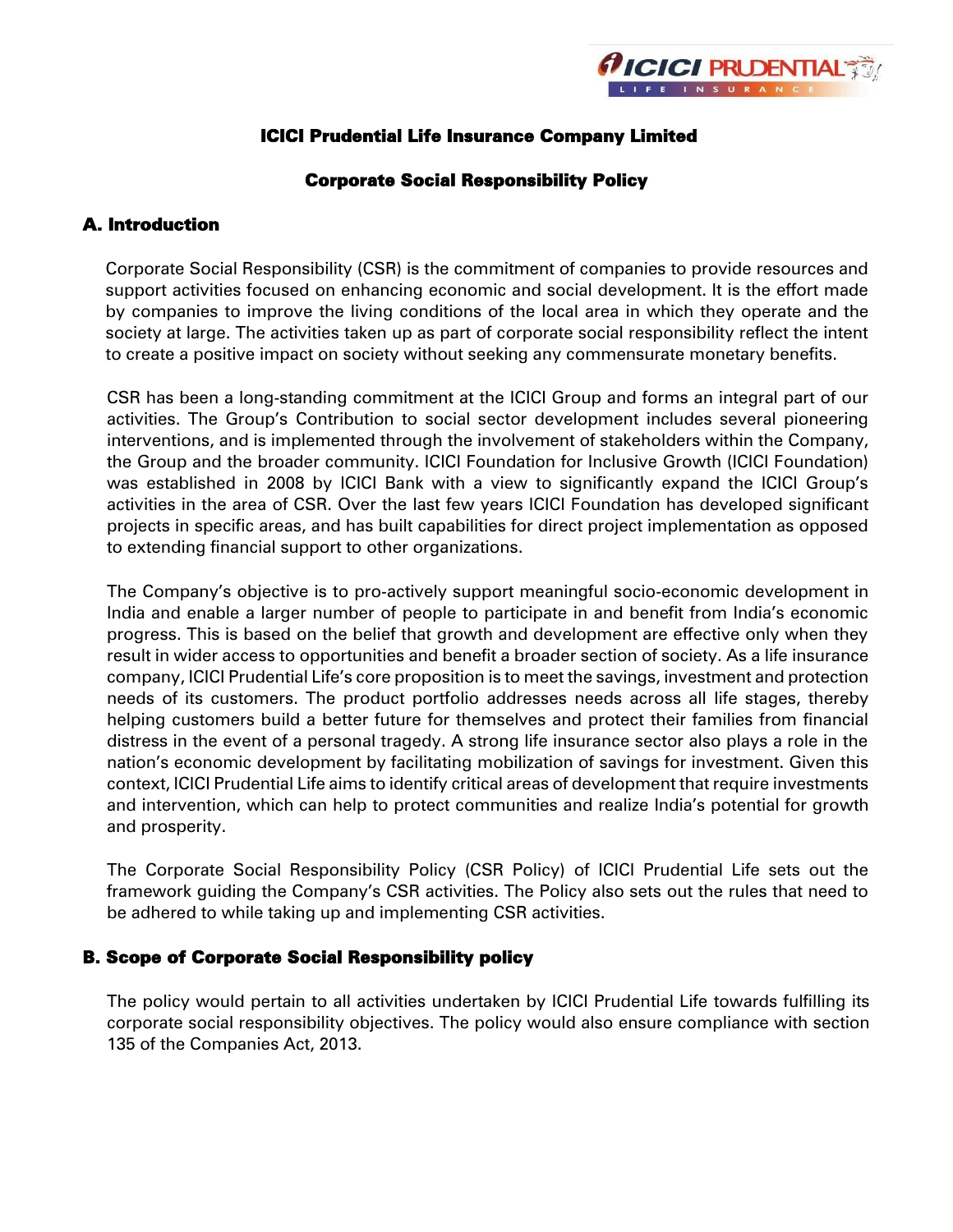## C. Governance structure

The Corporate Social Responsibility Committee (CSR Committee) is the governing body that will articulate the scope of CSR activities for the Company and ensure compliance with the CSR Policy. The CSR Committee would comprise of three or more Directors including at least one independent Director.

The CSR Committee shall

- i. formulate and recommend to the Board the CSR Policy and any amendments thereto;
- ii. Indicate the activities to be undertaken by the Company as specified in the Act;
- iii. Review and recommend the annual CSR plan to the Board;
- iv. Monitor the CSR activities and compliance with the CSR policy from time to time; and
- v. Review and implement, if required, any other matter related to CSR initiatives.

The Committee shall meet at least twice in every financial year.

The Board of Directors shall:

- i. Approve the CSR Policy based on the recommendation of the CSR Committee;
- ii. Approve the CSR activities, annual CSR plan and CSR utilisation based on the recommendation of the CSR Committee; and
- iii. Review the CSR Policy and CSR activities.

# D. Operating framework

- 1. CSR activities will be undertaken in areas identified by the CSR Committee. An annual CSR plan shall be presented to the CSR Committee and, based on its recommendations, to the Board of Directors of the Company for approval.
- 2. CSR activities may be undertaken by the Company, or by ICICI Foundation. Activities undertaken by the Company can be taken forward directly or through eligible implementing entities as listed follows:
	- a. Category I: Entity established by the Company itself or along with any other company a company established under section 8 of the Act, or a registered public trust or a registered society, registered under section 12A and 80 G of the Income Tax Act; or
	- b. Category II: Entity established by the Central Government or State Government a company established under section 8 of the Act or a registered trust or a registered society; or
	- c. Category III: Statutory bodies any entity established under an Act of Parliament or a State legislature; or
	- d. Category IV: Public agencies a company established under section 8 of the Act, or a registered public trust or a registered society, registered under section 12A and 80G of the Income Tax Act, 1961, and having an established track record of at least three years in undertaking similar activities.
- 3. The implementing entities have to be registered with the Central Government by filing form CSR-I.
- 4. The Company may also collaborate with other companies for undertaking CSR projects in such a manner that project reporting is separate and in accordance with the CSR rules.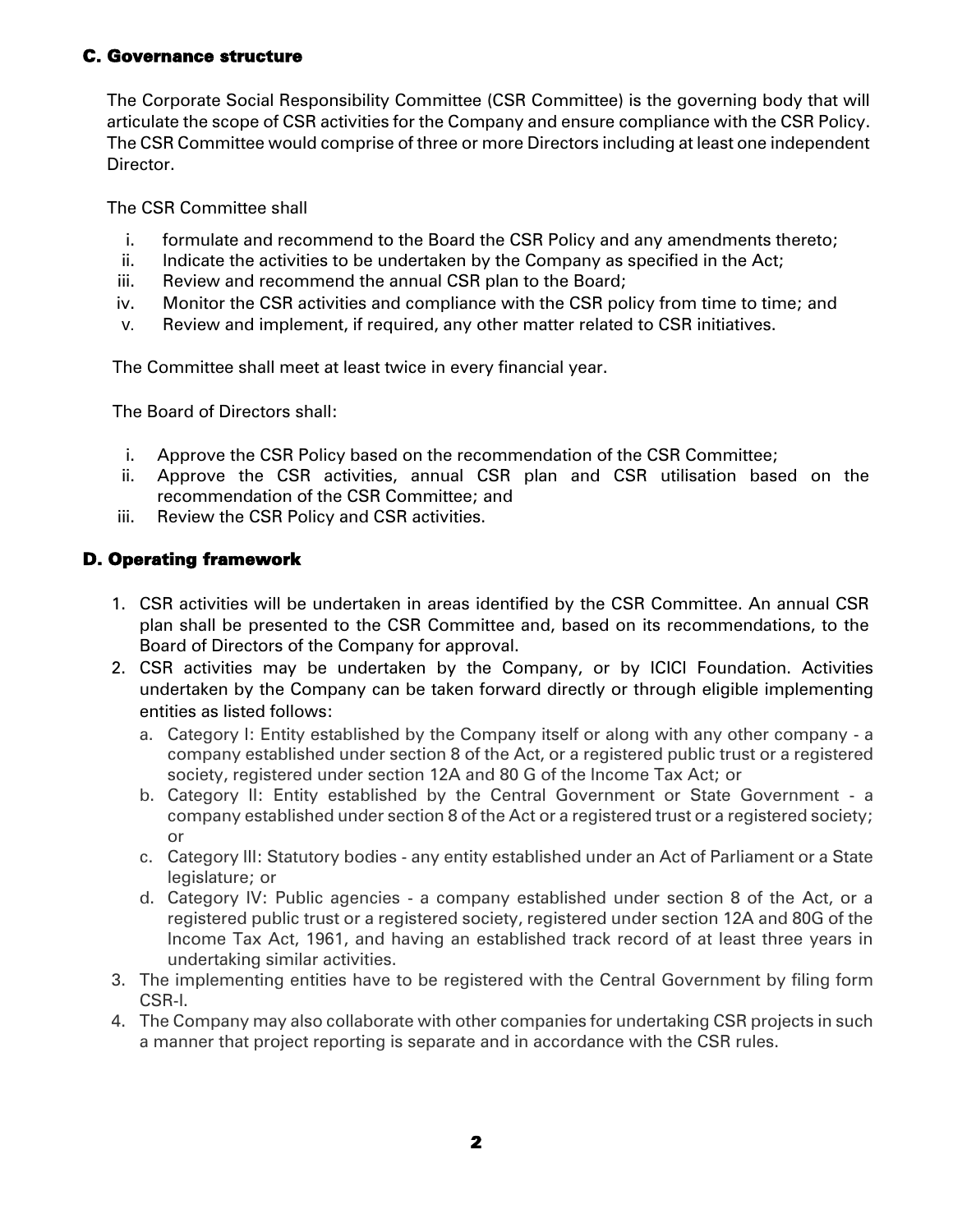- 5. The Company may engage with an international organisation for the purpose of designing, monitoring and evaluation of its CSR projects or capacity building of its own personnel.
- 6. The responsibility for implementation of identified activities/ projects shall be as per the organizational structure approved by the Managing Director & CEO.
- 7. The annual plan shall incorporate the following:
	- The prescribed outlay on CSR as per the Act and related rules as amended from time to time;
	- Key CSR activities proposed to be undertaken during the year, including analysis of their eligibility for classification as CSR under the Act and related rules as amended from time to time, their conformity with the CSR Policy and their implementation schedules;
	- Proposed outlay on each activity;
	- Activities to be undertaken by the Company directly;
	- Activities to be undertaken by ICICI Foundation and the Company's contribution to ICICI Foundation;
	- Activities to be undertaken by other entities and the Company's contribution to such entities;
	- Manner of the execution of such projects;
	- Modalities of utilisation of funds and implementation of schedule for the projects;
	- Monitoring and reporting mechanism for the projects;
	- Details of need and impact assessment, if any, for the project undertaken by the Company;
	- Aggregate proposed outlay and reasons for shortfall, if any, compared to the prescribed outlay.
- 8. The authority to incur expenditures under the above plan shall be as per the approved Delegation of Financial Powers in the Company.
- 9. Funds would be disbursed either in tranches or as one-time payment. The terms, conditions and timing of disbursement would be conditional upon the nature and requirement of the CSR project or programme.
- 10. Treatment of any unspent CSR amount: As specified by subsection (5) and (6) of section 135 of the Companies Act.

# E. Monitoring

The CSR Committee shall ensure a transparent monitoring mechanism for CSR activities.

- 1. The CSR Committee shall review the progress of CSR activities at least twice a year, including the annual review.
- 2. The Finance team under the Chief Financial Officer shall be responsible for monitoring expense on CSR activities with respect to the plan and submission of the same to the CSR Committee and the Board.
- 3. The Board of Directors shall review the progress of CSR activities at least annually.
- 4. The Board shall
	- satisfy itself that the funds so disbursed have been utilised for the purpose and in the manner as approved by it;
	- for any ongoing project, shall monitor the implementation of the project with reference to the approved timelines and year-wise allocation and shall be competent to make modification, if any required.
- 5. The activities of ICICI Foundation for Inclusive Growth (ICICI Foundation) would also be overseen by the Governing Council of ICICI Foundation.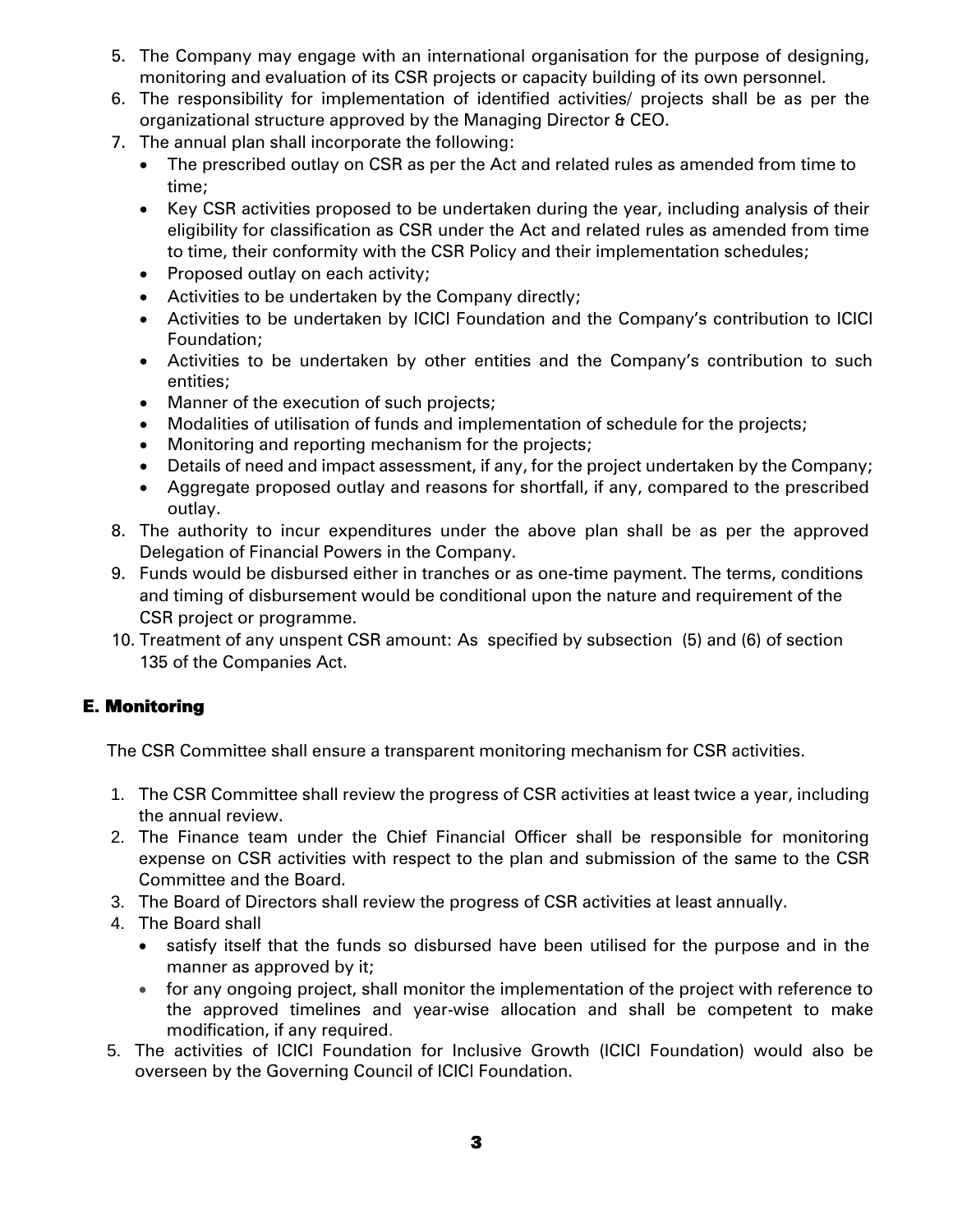## F. Disclosure

The Company shall include in its annual report, commencing with the annual report for the year ending March 31, 2021, the following information on CSR:

- i. Description of contents of the CSR policy;
- ii. The composition of the CSR Committee in the prescribed format;
- iii. Disclosures to details on composition of the CSR Committee, CSR Policy and CSR projects approved by the Board with a web-link to the same;
- iv. Details of impact assessment of CSR projects;
- v. Details of the amount available for set off in the prescribed format;
- vi. Average net profit of the Company as per section 135(5);
- vii. Two percent of the average net profit of the Company as per section 135(5), surplus arising out of the CSR projects, amount required to be set off for the financial year, total CSR obligation for the financial year;
- viii. CSR amount spent or unspent for the financial year in the prescribed format
	- Details of CSR amount spent against ongoing projects for the financial year in the prescribed format;
	- Details of CSR amount spent against other than ongoing projects for the financial year in the prescribed format;
	- Amount spent in Administrative overheads, impact assessment and total amount spent in the financial year;
	- Excess amount for set off, if any, in the prescribed format;
- ix. Details of unspent CSR amount for the preceding three financial years, in the prescribed format
	- Details of CSR amount spent in the financial year for ongoing projects of the preceding financial year;
- x. Details of creation or acquisition of capital asset;
- xi. Reason for not spending the amount;
- xii. Such other matters as may be specified from time to time for inclusion in the annual report.

The above information shall also be displayed on the Company's website.

## G. Corporate Social Responsibility Activities

The CSR Committee of the Company would consider and approve the projects or programmes that the Company should undertake as CSR in India. Any project or programme that is exclusively for the benefit of the Company's employees would not be considered as CSR.

The Company's primary focus areas for CSR activities are:

## 1. Education

(Schedule VII (ii) promoting education, including special education and employment enhancing vocation skills especially among children, women, elderly and the differently abled and livelihood enhancement projects).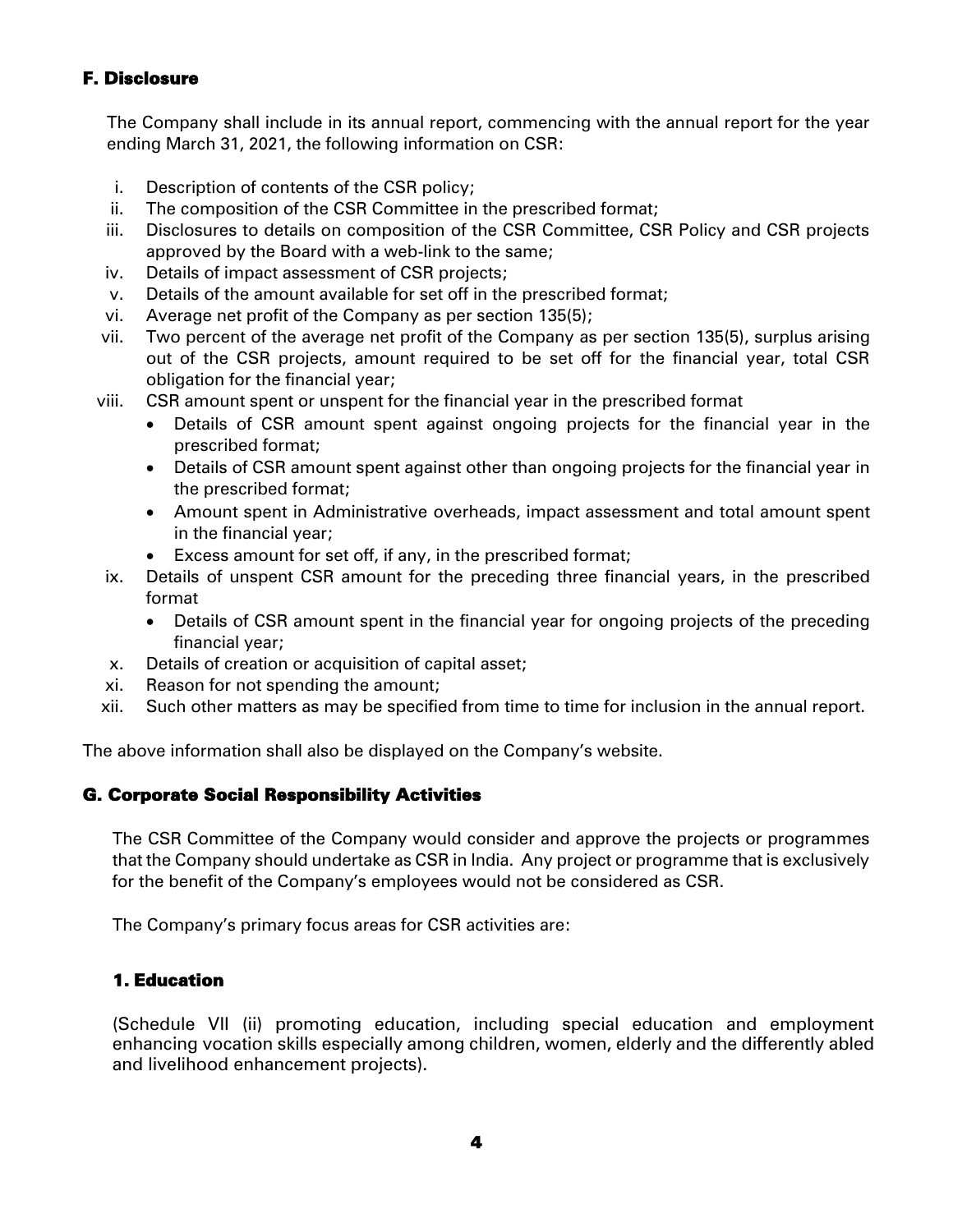Education represents a critical area of action to realize India's growth potential as also make it inclusive, by enabling children from all sections of society to have access to quality basic education that equips them for taking up higher education or job-oriented skill training. At the same time India's institutions of higher learning also require investment in capacity building to support India's growing and evolving needs and become global centers of excellence. The Company, both directly and through ICICI Foundation, will continue to work with state governments and other not-for-profit organizations to improve the quality of education in government and municipal schools, which account for the vast majority of school-going children in the country. The Company will continue to work with institutes of higher education for focused capacity-building in specified disciplines, particularly life insurance, finance & management.

With the growth and rising complexity of financial needs and available products & services, financial education and counselling along with life insurance and retirement planning is a key area requiring attention. The Company will continue to work on initiatives that guide individuals in understanding financial products including increasing awareness of life insurance, health insurance and pension products as a long term tool for protection and wealth creation.

#### 2. Health care

(Schedule VII (i) Eradicating hunger, poverty and malnutrition, promoting preventive healthcare and sanitation and making available safe drinking water; (iii) Promoting gender equality, empowering women, setting up homes and hostels for women and orphans, setting up old age homes, day care centers and such other facilities for senior citizens and measures for reducing inequalities faced by socially and economically backward groups; (x) Rural development projects)

The healthcare challenge in India spans a number of dimensions, including access to affordable healthcare for the poor; awareness of health issues & available facilities/ benefits among the less privileged segments of society and specific vulnerable sections of the population; and child malnutrition, which impairs the capacity of a child to lead a healthy and productive life. Addressing this challenge is essential to achieve the objective of inclusive growth.

The Company and ICICI Foundation will continue to focus on developing innovative models with the potential to scale up and bring about improvements in the delivery of healthcare to the marginalized segments of society. These will seek to enhance the availability of affordable healthcare to low income households, improve health seeking behavior among low-income and vulnerable groups through higher awareness and improve child nutrition. Initiatives to promote access to healthcare backed by insurance will continue to be a focus area. The Company and ICICI Foundation will support initiatives to make available clean and safe drinking water.

Sanitation and hygiene being a key enabler for public health, the Company will extend support for advocacy as well as for projects that improve and enhance overall sanitation and cleanliness.

#### 3. Skill development and sustainable livelihoods

(Schedule VII (ii) promoting education, including special education and employment enhancing vocation skills especially among children, women, elderly and the differently abled and livelihood enhancement projects; (iii) Promoting gender equality, empowering women, setting up homes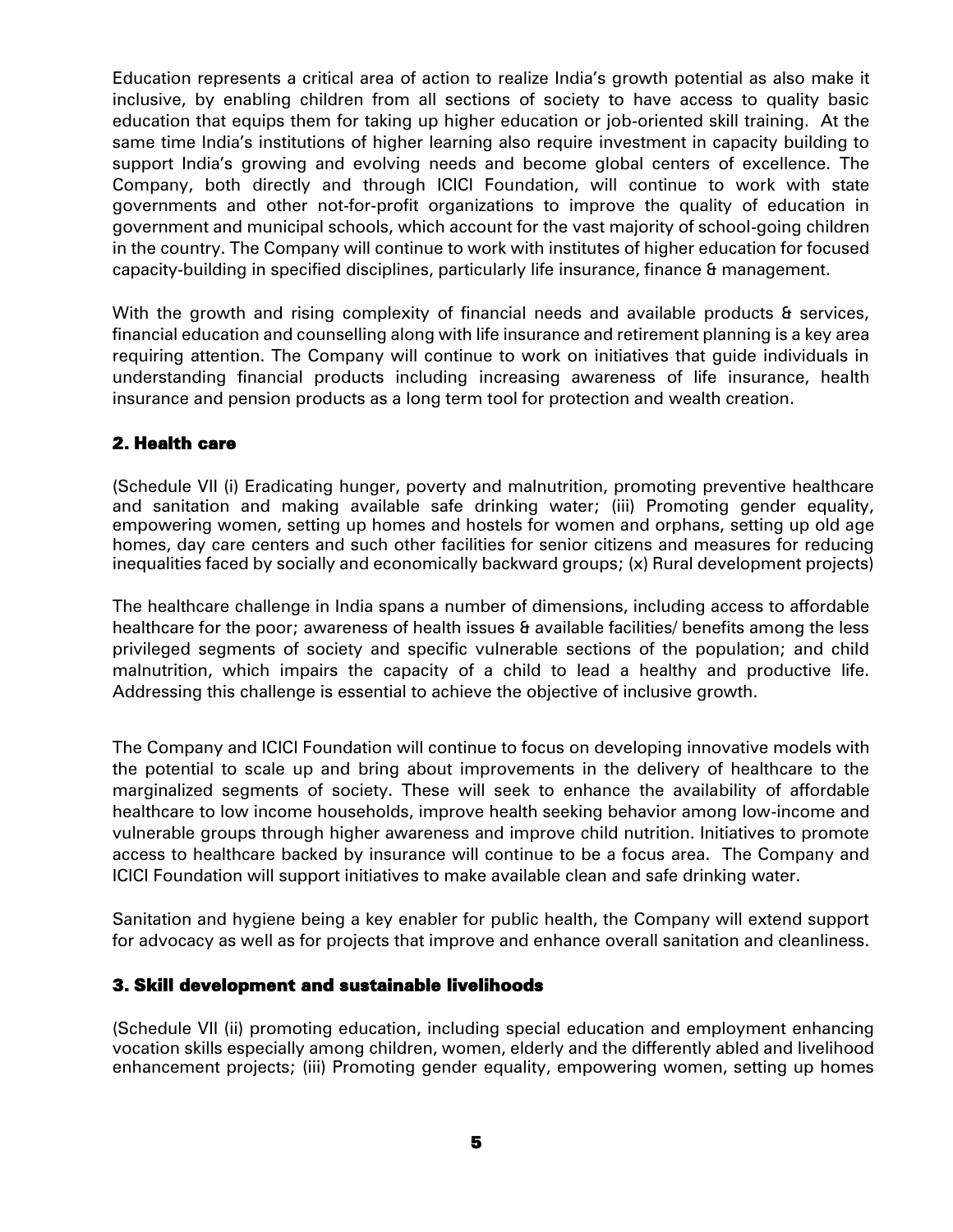and hostels for women and orphans, setting up old age homes, day care centers and such other facilities for senior citizens and measures for reducing inequalities faced by socially and economically backward groups)

Enabling India's youth to gain skills that can provide employment is key to realizing the potential of India's demographic dividend and driving inclusive growth. Improving employability of the youth from lower-income sections of society is hence an important focus area.

The ICICI Academy for Skills has been set up across the country to provide job-oriented skill training to youth. Several centers have been set up across the country. In this initiative, ICICI Foundation is also leveraging the skills and training capabilities of large corporates in developing training modules in their respective domains. ICICI Foundation is also liaising with corporates and businesses to get the trained youth employed, through a job portal.

## 4. Financial inclusion

(Schedule VII (iii) Promoting gender equality, empowering women, setting up homes and hostels for women and orphans, setting up old age homes, day care centers and such other facilities for senior citizens and measures for reducing inequalities faced by socially and economically backward groups (x) Rural development projects)

The Company strongly believes that to improve the overall economic condition of the low income population and to empower them with means to overcome adversities or inequalities, access to financial services is an important factor. Increasing the participation of the rural population as well as the urban poor and migrant workers in the economic mainstream and the formal financial system is imperative for India to leverage its growth potential. The Company recognizes the need for critical interventions in promoting rural development and will initiate programs that would empower the rural people.

The Company will continue to provide micro-insurance to India's low-income population, as part of its commitment to make life insurance accessible to low income groups and rural population, including the urban poor and migrant workers. The Company will focus on further expanding its reach using distribution channels, branches and leveraging technology to make life insurance available to rural and under penetrated segments of society.

#### 5. Support employee engagement in CSR activities

The Company supports the involvement of its employees in CSR activities. The Company will encourage employees to participate in CSR activities of the Company and ICICI Foundation. The ongoing initiatives by the Company for its employees are

- Payroll giving program;
- Employee volunteering program, including Teach for India program and Marathon.

## 6. Capacity building for corporate social responsibility

The Company and ICICI Foundation will continue to promote incubation of expertise for implementing corporate social responsibility initiatives. It will also work towards providing a platform for organizations engaged in social initiatives, and discussion & thought leadership on